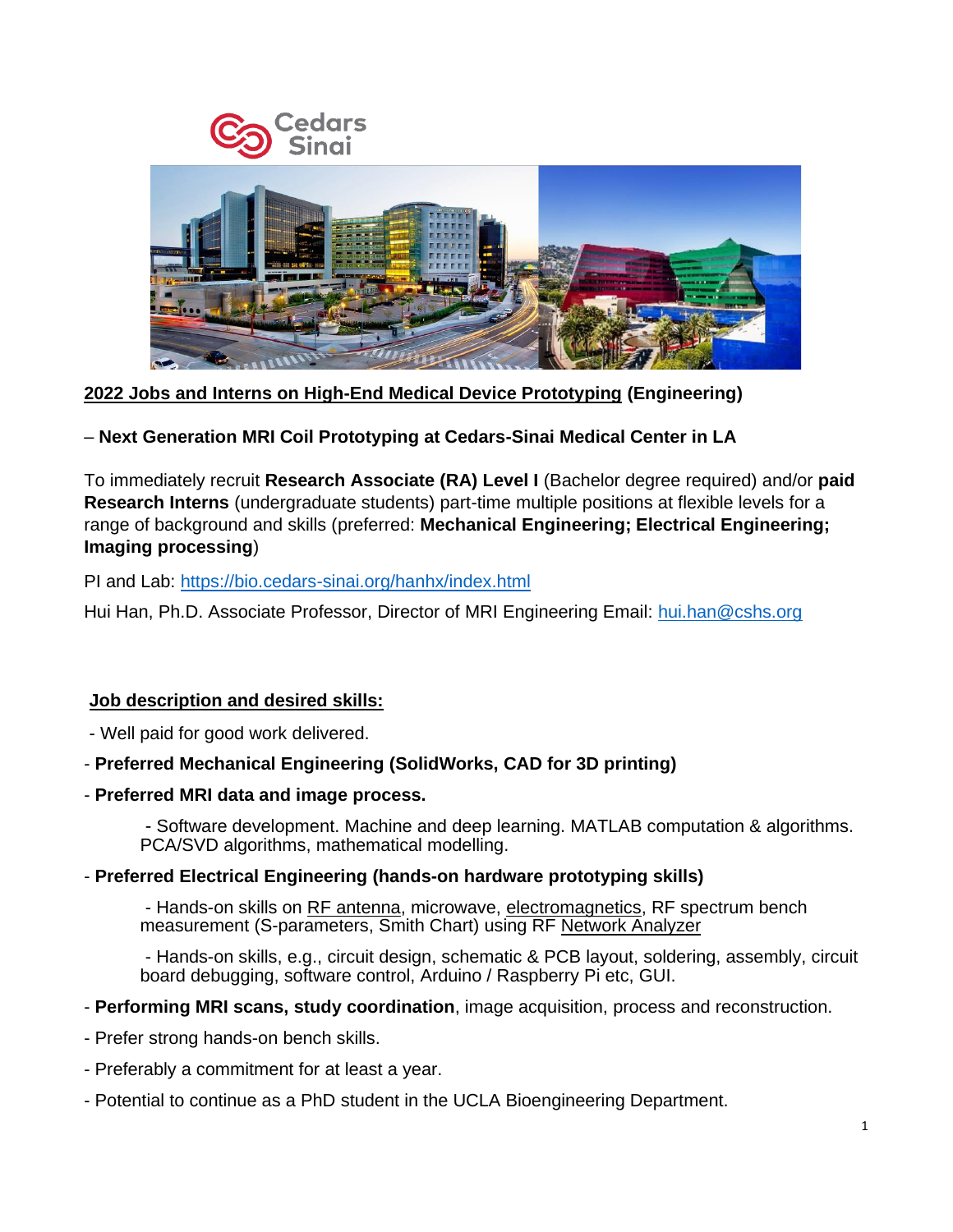- Parking provided.

# **More details**:

- Mechanical design: Mechanical CAD design and construction of MRI coils housing and components using 3D printers for Next Generation MRI Head Coils for brain imaging, and etc.

- MRI imaging, imaging data analysis (Matlab), fMRI

# - **Peer-reviewed journal manuscripts and conference presentation preparation**.

- Medical Device Prototyping: Based on current prototype, design and develop the second generation prototype for a multi-channel DC current source supply (e.g., 32 channels) for realtime dynamic shimming for functional MRI. This is one major hardware comprising next generation MRI coil technology.

- Software development. e.g., develop a monitor & control interface using a popular language like Matlab, VB, VC, Python and etc. Communicating with Arduino boards and MRI scanner console. Further develop user-friendly interface for monitoring and controlling MRI scanning parameters based on existing codes.

- Software development. e.g., MR imaging shimming simulation using Matlab based on

existing codes.

- Multi-ch DC current supply system assembly. PCB soldering. Lab management in setting up and maintaining the MR Engineering laboratory. Recruiting subjects or patients for MR scanning using developed novel MRI coils.

- Assist in lab management.
- Editing scientific publications.
- Attend weekly lab group meetings.
- Coil setup, test, human imaging on state-of-the-art MRI scanners (Siemens).
- AI / Image data analysis with Matlab. functional MRI (fMRI).

# **PI Contact**:

<https://bio.cedars-sinai.org/hanhx/index.html> Hui Han, Ph.D. Associate Professor, Director of Magnetic Resonance Engineering Email: [hui.han@cshs.org](mailto:hui.han@cshs.org)  Biomedical Imaging Research Institute (BIRI) Cedars Sinai Medical Center (affiliated with UCLA) Research Imaging Core. Davis Building, G-140 8700 Beverly Blvd. Los Angeles, CA 90048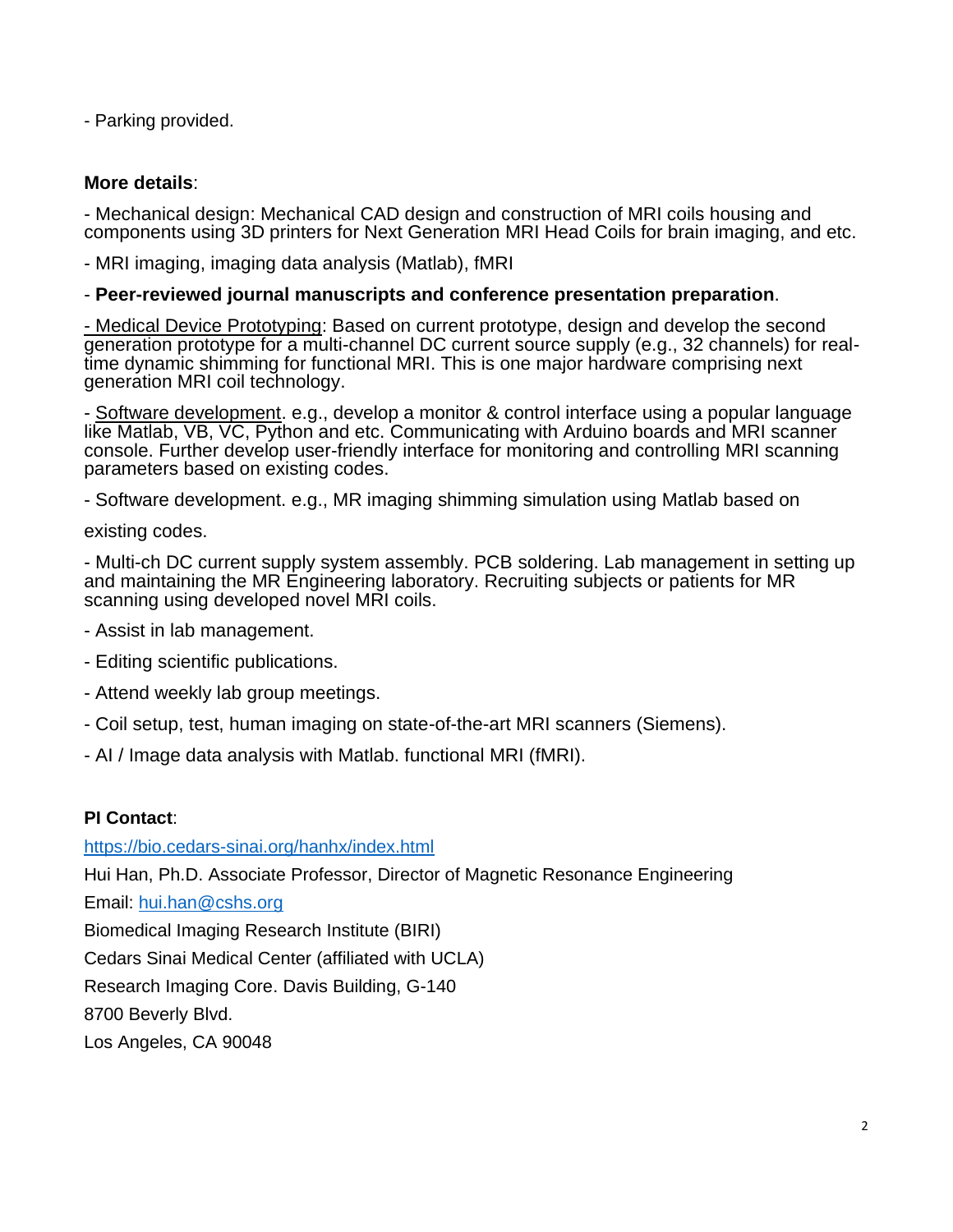## **Project Introduction and Background:**

## **Next-generation MR medical devices**

Cedars-Sinai Medical Center, affiliated with the UCLA, is a world-leading hospital and is currently ranked **#6** nationally on the Best Hospitals Honor Roll [\(Introduction to Cedars-Sinai\),](https://www.youtube.com/watch?v=NwaZ1TyiwLk) which is located in Beverly Hills and known as Hollywood's glamour hospital. It is also an academic medical center with a world-renowned faculty and highly competitive training programs. Biomedical Imaging Research Institute (BIRI) in Cedars-Sinai is world-leading on development of cutting-edge MRI scanner technologies and holds state-of-the-art human MRI scanners devoted to research (1). Students at master or undergraduate level levels are very welcome to join our team (1,2).

BIRI Research Core Facility houses a state-of-the-art 3T whole-body scanner (Siemens MAGNETOM Vida), a whole-body PET/MR system (Siemens Biograph mMR), and Bruker BioSpin 9.4T small animal scanner, all dedicated to research. Our research and clinician scientists collaborate closely with physicians to synergistically bring together technical and clinical expertise in areas such as cardiology, neurology, and oncology imaging. [\(Introduction to BIRI\)](https://www.youtube.com/watch?list=PL9CZabk3nD4F9eDpf6h2jRlFyxSv0BCIx&v=7vJyigY1AUw&febe)

The Magnetic Resonance (MR) field is an exciting interdisciplinary field which has received Nobel Prizes 6 times in the past century in Physics, Medicine, and Chemistry and has a wide range of career opportunities in hospital, industry, and academia (1). Promising students will work under the guidance by enthusiastic faculty (1). MRI scanner is one of the most complex and advanced medical devices. This opportunity is not only to gain substantial R&D experience but to make real contribution on developing the next generation MR coils, one of three major hardware components comprising a modern MRI scanner.

We are internationally known for pioneering a new concept for a general MRI platform, so-called '**iPRES'** technology standing for 'integrated Parallel Reception, Excitation, and Shimming' (3,4), which is setting a new benchmark for next generation MR coils. The current generation coil technology has existed since 1990s (8). Since 2013, the 'iPRES' technology has become a hot topic in the world's largest MR community (ISMRM) (5-7), being highlighted in various plenary lectures (6,7). It has drawn great interests from GE and Siemens Healthcare and is being adopted by major vendors (6). It will likely replace the current generation MRI RF coils (8). This technology has been regarded as a major advance in MRI scanner hardware in recent a decade (5-7).

We are at a stage on fully developing this technology, constructing prototypes with new designs, and developing its applications in brain and cardiac imaging. This work is strongly supported and highly expected by major vendors including Siemens and GE HealthCare (6-7). You will have unique opportunities involving the collaboration with Siemens and GE HealthCare, a unique experience from hardware & software prototyping to clinical applications, and a valuable experience from cutting-edge research to commercialization.

The concept of iPRES is to integrate Bo shimming to a conventional RF coil by revolutionizing coil design, thereby improving the MRI system in a simplified way. For applications, it can make invisible visible for psychiatrists and neuroscientists to look at human brain key regions prefrontal cortex (PFC) and temporal lobes (TLs), where human emotion, cognitive control, working memory, and decision making play their roles. Part of these key brain regions are previously inaccessible due to great MRI signal loss caused by air/tissue susceptibility variations due to their close